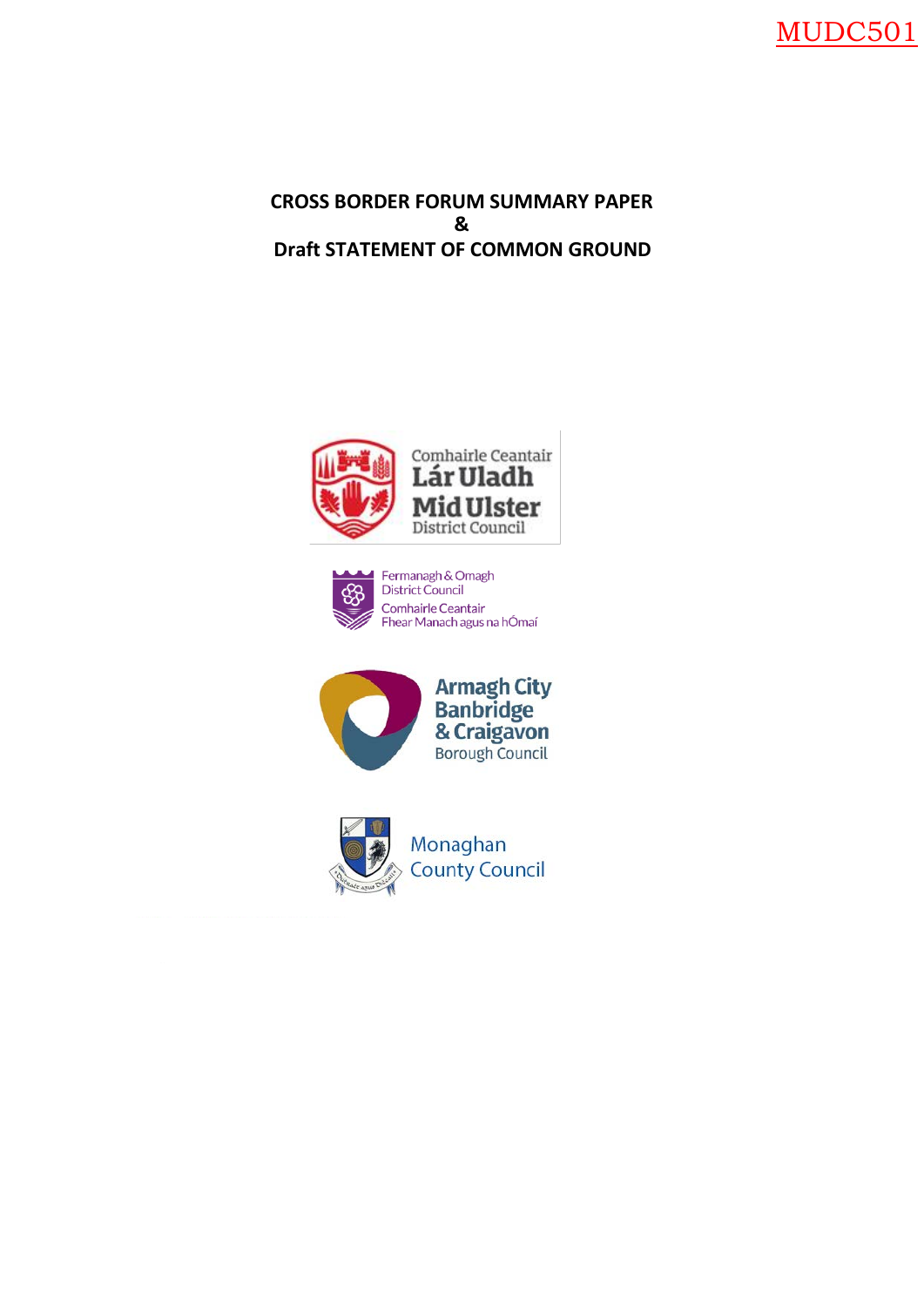## **CONTEXT**

The Cross Border Forum was first convened in April 2017 and consisted of both elected representatives and professional planning staff of the following councils:

- Mid Ulster District Council;
- Fermanagh and Omagh District Council;
- Armagh City, Banbridge and Craigavon Borough Council;
- Monaghan County Council.

This Cross Border Forum was created primarily to ensure a high level of co-operation and communication among neighbouring councils as we all work towards the creation of each of our Development Plans. This matter is of particular relevance to the newly created councils within Northern Ireland as the notion of 'soundness' of Development Plans is a new aspect that has now been enshrined in legislation.

Soundness is the basis on which all Development Plans in Northern Ireland will be examined. One of the tests of soundness relates to consistency and whether we have had regard to other relevant plans, policies and strategies relating to any adjoining council's district. Another aspect of the soundness test relates to coherence and effectiveness, ensuring that where cross boundary issues are relevant our Development Plan policies and allocations are not in conflict with the Development Plan documents of neighbouring councils.

It was to this legislative backdrop that the Cross Border Forum was primarily created, however, it was also understood to be a valuable means of creating strong networks with colleagues in County Monaghan and a means to ensure that each of our Development Plans pay due regard to each other.

### **ISSUES**

Two separate meetings of the Cross Border Forum have been held to date. In each of these meetings the following shared strategic issues were discussed:

- Protection of landscapes through appropriate environmental designations;
- Protection of River Corridors from inappropriate development and safeguarding the Ulster Canal;
- Management of Minerals Development and the use of Areas of Constraint on Mineral Development;
- Improvement of road linkages and infrastructure.
- Improve energy infrastructure and provision
- Improve broadband provision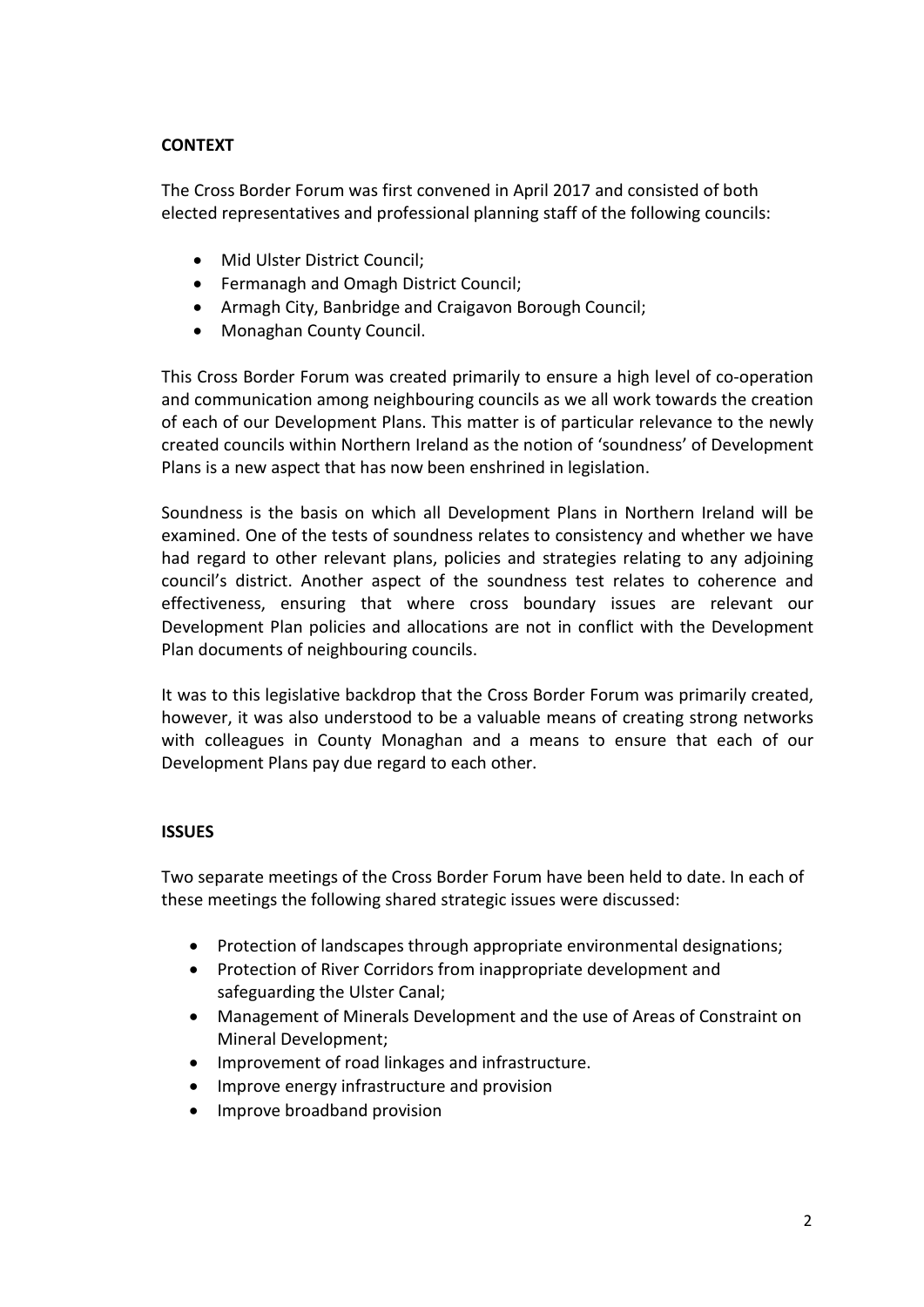#### **OUTCOME**

This statement addresses the following areas of common ground:

#### **Road Linkages and Infrastructure**

There was an acknowledgement among members, particularly from Northern Ireland Councils, that there is little this forum or individual councils can do to influence the provision of major roads infrastructure projects. However there was general agreement that all members will continue to lobby central government to improve road networks and road linkages in the border region.

#### **Protection of River / Canal Corridors**

The Strategic Planning Policy Statement (SPPS) and the National Planning Framework (NPF) both require Development Plans to take into account the protection of linear open spaces and there was broad agreement among members that each of our plans should be used to designate and protect such assets. This would include the key rivers within each of our respective districts. In addition it was agreed that the Development Plans should be utilised to protect industrial heritage assets such as former railway lines and canals, for use as greenways/walkways.

Through the identification and designation within the Development Plans our key river corridors would be afforded additional protection from inappropriate development adjacent to them. Similarly industrial heritage assets, such as old railway lines and the canals through designation would be protected from inappropriate development which could potentially compromise the reinstatement of these former transport use or prevent them from being used as greenways / walkways at some point in the future.

#### **Accommodating Growth**

The key focus for the development of new housing and economic development should remain within the hubs, although the allocation of such growth is a matter for each council. Facilities for which people need to travel should remain within these hubs and all councils will provide a policy to resist major retail development outside of the towns and at major road interchanges.

#### **North – South Interconnector**

The need for a new interconnector between the electricity grids of Northern Ireland and Ireland was acknowledged by the Forum members as a project of common interest. In particular there was support expressed for the North-South Interconnector as a means of securing reduced energy prices, enhanced energy systems resilience and diversification away from a reliance on fossil fuels.

#### **Protection of Landscapes**

None of the four councils in attendance identified a need to introduce stringent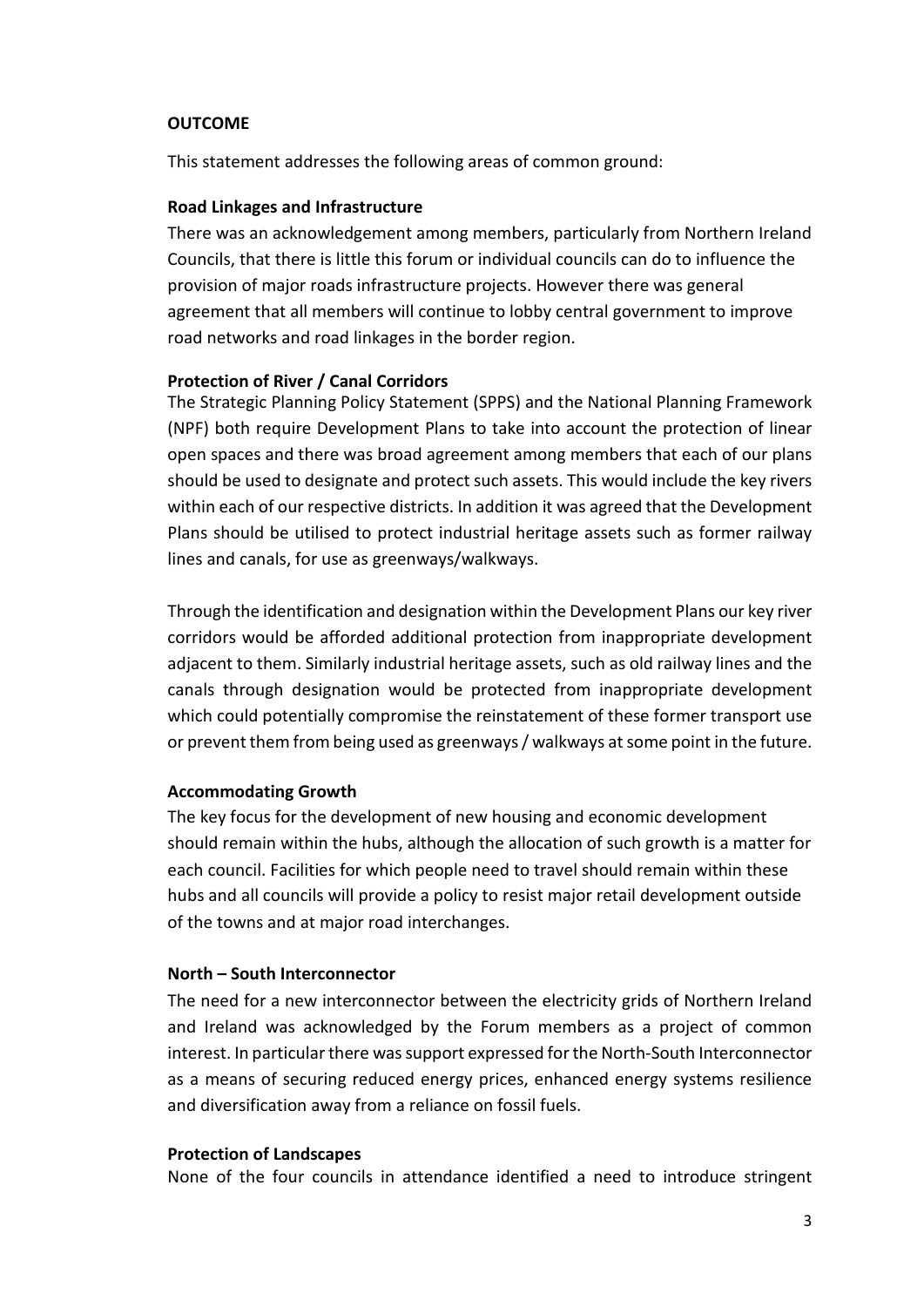controls on development across the wider area. However, concerns were raised on the potential impact of development on Slieve Beagh which contains one of the largest areas of intact upland blanket bog in Northern Ireland and carries various national and internationally recognised designations (RAMSAR, SPA, SAC, ASSI). Concerns were also expressed on the impact of high structures on our shared landscapes, namely the Clogher Valley ridge line along the Mid Ulster and Fermanagh and Monaghan Borders.

At the latest Cross Border Forum meeting (November 2017) general consensus was reached among members that there is a need to protect our most sensitive areas from high structures, including wind turbines. How this is to be achieved was not stipulated and it was considered that this would be a matter for each of the councils to address within their individual Development Plans.

### **Minerals Development**

It was acknowledged by members that regional policy requires councils to identify areas to be protected from minerals development because of their intrinsic landscape, amenity, scientific or heritage value. The timing and the methodology for designating such areas of constraint will be a matter from each individual council. In addition there was general agreement among members that the Development Plans should seek to afford additional protection to our existing peat resources and that measures need to be taken in order to regulate peat extraction.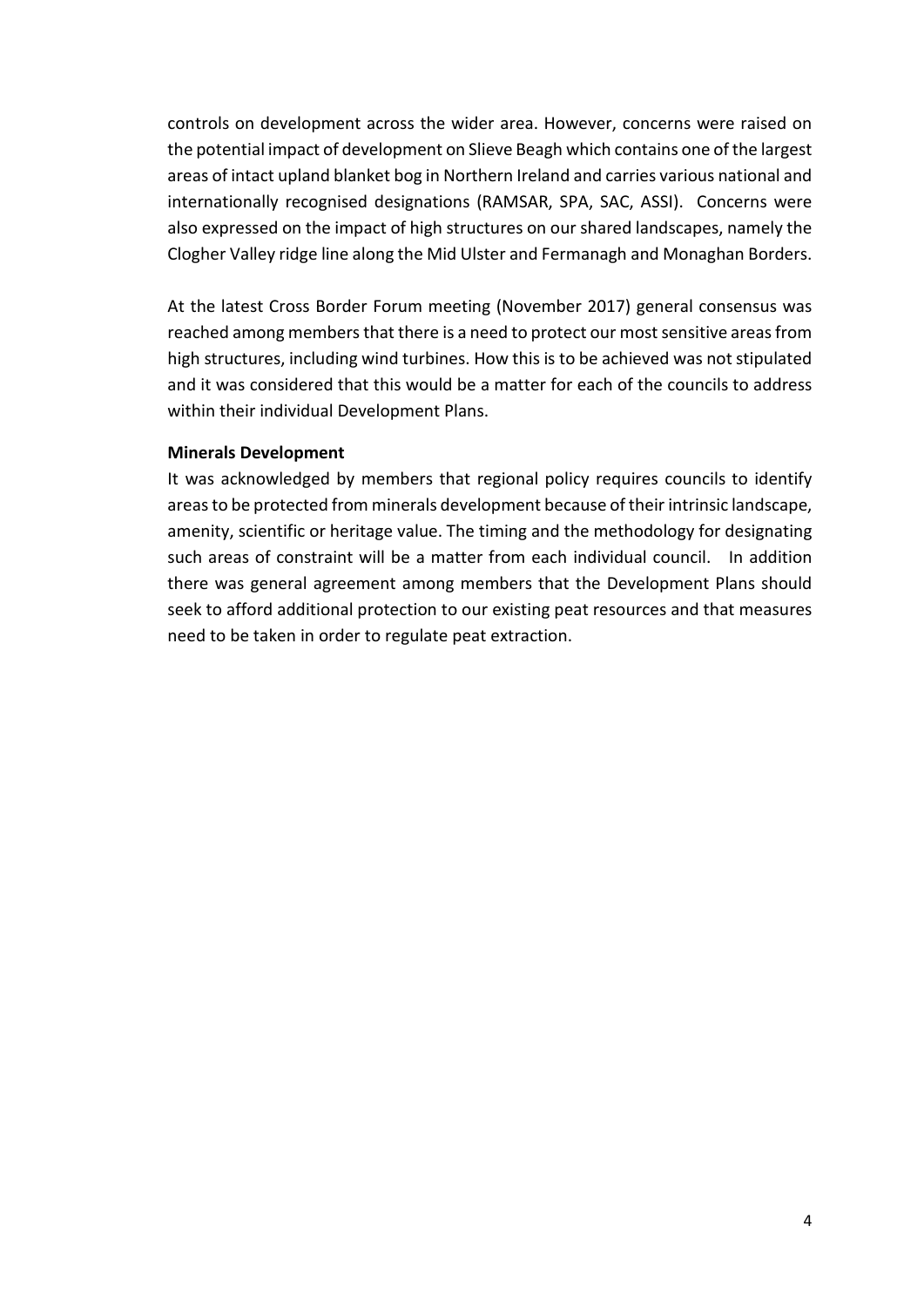# **Cross Border Forum**

# **Statement of Common Ground**

All four councils of the Cross Border Forum are committed to the concept of sustainable development. In addition to this, this statement sets out the Forum's areas of common ground based on the cooperation between us and also includes some additional enhancements which all the members of the Forum have bought into. This cooperation will result in cohesive planning for the central border region.

The Cross Border Forum is committed to Irish Central Border Area Network's common aim to respond to the unique economic and social needs of the Central Border Region. The four councils of the Cross border Forum have all bought into the framework for the central border region to improve the quality of life and prosperity of the area. In working towards this common aim the Cross Border Forum has proposed a spatial framework as demonstrated on the accompanying map.

This statement sets out the areas of common ground which were agreed by the members of Cross Border Forum. They include the Forum's commitment to:

- *1. Provide appropriate policies to facilitate improvements to the transport infrastructure to enable faster and safer travel across the central border region;*
- *2. Encourage the delivery of enhanced cross border connectivity to include cycling and walking routes, as well as blueways and greenways.*
- *3. Promote the growth of the region's main towns as the key hubs for housing, services and employment, complemented by a network of small towns and villages;*
- *4. Provide appropriate policies to resist major retail development outside of the towns;*
- *5. Support the delivery of a stable power network through the 'North-South Interconnector' scheme and also the accompanying distribution and transmission networks to enhance the security of electricity supply in the region;*
- *6. Support the delivery of stable and secure digital communications infrastructure, including fibre-optic technology, to improve broadband provision across the region;*
- *7. Provide appropriate policies to encourage renewable energy schemes, in order to support a reduced carbon footprint for the central border region;*
- *8. Provide appropriate policies and/or designations to protect our most sensitive landscapes from inappropriate development;*
- *9. Provide appropriate policies to protect our most sensitive areas from mineral development;*
- *10. Provide appropriate policies to afford additional protection to our existing peat*